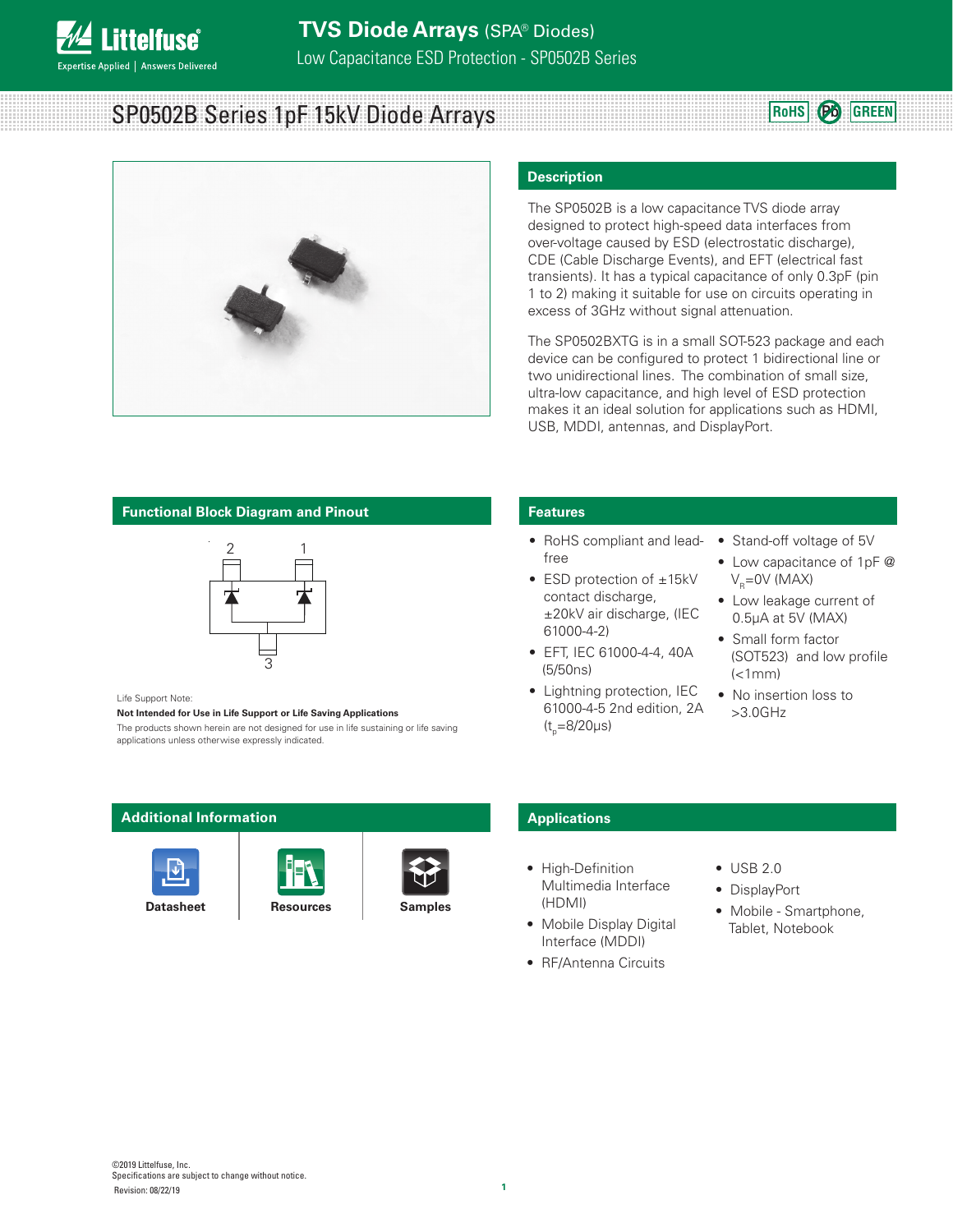### **Absolute Maximum Ratings**

| Symbol          | Parameter                                   | Value        | Units       |
|-----------------|---------------------------------------------|--------------|-------------|
| $P_{PR}$        | Peak Pulse Power (t <sub>n</sub> =8/20µs)   | 25           | W           |
| 'PP             | Peak Pulse Current (t <sub>p</sub> =8/20µs) |              | А           |
| l <sub>OP</sub> | <b>Operating Temperature</b>                | $-40$ to 125 | $^{\circ}C$ |
| <b>STOR</b>     | Storage Temperature                         | -55 to 150   | °C.         |

*CAUTION: Stresses above those listed in "Absolute Maximum Ratings" may cause permanent damage to the device. This is a stress only rating and operation of the device at these or any other conditions above those indicated in the operational sections of this specification is not implied.*

### **Thermal Information**

| Parameter                                   | Rating       | Units        |
|---------------------------------------------|--------------|--------------|
| Storage Temperature Range                   | $-55$ to 150 | $^{\circ}$ C |
| Maximum Junction Temperature                | 150          | $\circ$      |
| Maximum Lead Temperature (Soldering 20-40s) | 260          | $\circ$      |

### **Electrical Characteristics (T<sub>op</sub> = 25°C)**

| Symbol<br>Parameter                |                      | <b>Test Conditions</b>                                                    | <b>Min</b> | Typ  | <b>Max</b> | <b>Units</b> |
|------------------------------------|----------------------|---------------------------------------------------------------------------|------------|------|------------|--------------|
| Reverse Standoff Voltage           | $V_{_{\rm RWM}}$     | I <sub>∍</sub> ≤1µA, Pin1 or Pin2 to Pin3 and Pin1 to<br>Pin <sub>2</sub> |            |      | 5.0        |              |
| Reverse Breakdown Voltage          | $\rm V_{\rm BR}$     | I = 1mA, Pin1 or Pin2 to Pin3                                             | 6          |      |            | V            |
| Leakage Current                    | $L_{\text{EAK}}$     | $V_{\rm e} = 5V$                                                          |            |      | 0.5        | μA           |
| Clamp Voltage <sup>1</sup>         | $V_{\rm c}$          | $I_{\text{pp}} = 1$ A, t <sub>n</sub> =8/20µs, Pin 1 to Pin 2             |            |      | 12         | $\vee$       |
| Dynamic Resistance <sup>2</sup>    | $R_{DYN}$            | TLP, tp=100ns, I/O to GND                                                 |            | 0.45 |            | Ω            |
| ESD Withstand Voltage <sup>1</sup> | $V_{ESD}$            | IEC 61000-4-2 (Contact Discharge)                                         | ±15        |      |            | kV           |
|                                    |                      | IEC 61000-4-2 (Air Discharge)                                             | ±20        |      |            | kV           |
| Diode Capacitance <sup>1</sup>     | $C_{1/0-1/0}$        | Reverse Bias=0V, f=1MHz;<br>Pin 1 to Pin2                                 |            | 0.25 | 0.5        | pF           |
|                                    | $U_{\text{IVO-GND}}$ | Reverse Bias=0V, f=1MHz;<br>Pin 1 or Pin2 to Pin 3                        |            |      | 1.0        | ŋΕ           |

Note:

1Parameter is guaranteed by design and/or device characterization.

2 Transmission Line Pulse (TLP) with 100ns width and 200ps rise time.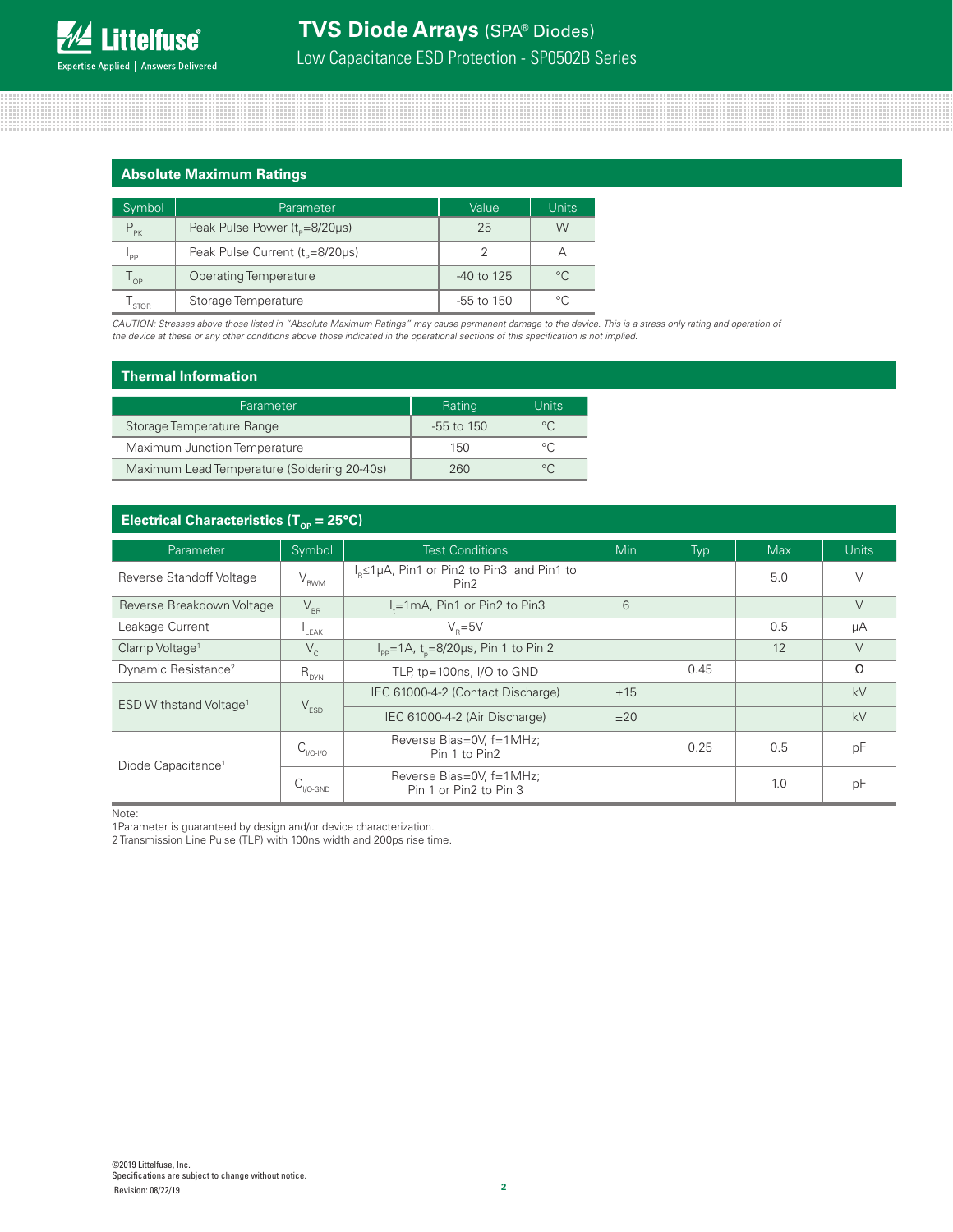### **Pulse Waveform**



## **Insertion Loss of Pin 1 to Pin 2 (I/O to I/O)**



### **Capacitance vs. Reverse Bias (Pin 1 or Pin 2 to Pin 3)**



### **Transmission Line Pulse (TLP)**



### **Capacitance vs. Reverse Bias (I/O-I/O) (Pin 1 to Pin 2)**



©2019 Littelfuse, Inc. Specifications are subject to change without notice. Revision: 08/22/19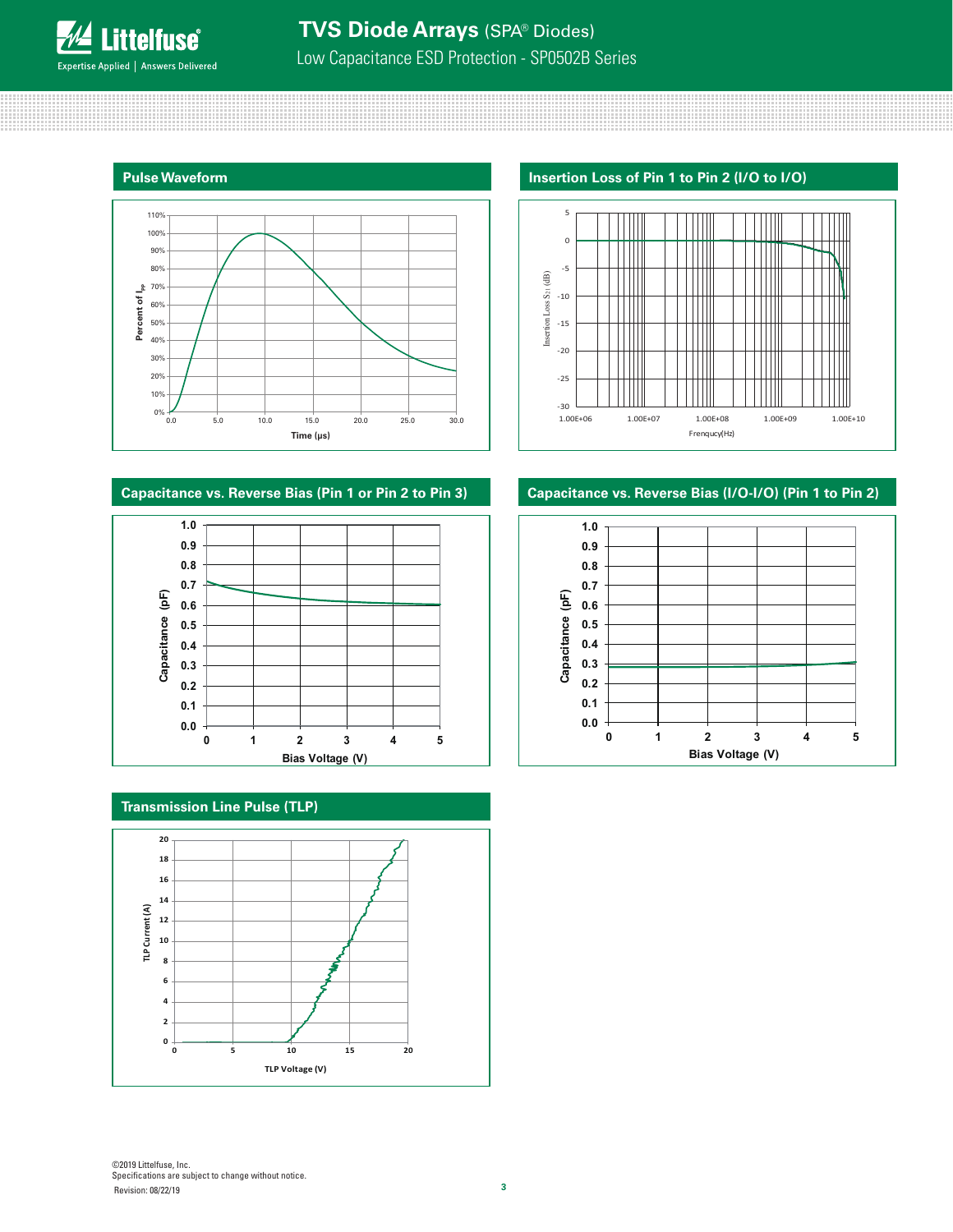### **Product Characteristics**

| <b>Lead Plating</b>     | Pre-Plated Frame        |
|-------------------------|-------------------------|
| <b>Lead Material</b>    | Copper Alloy            |
| <b>Lead Coplanarity</b> | 0.0004 inches (0.102mm) |
| Substrate material      | Silicon                 |
| <b>Body Material</b>    | Molded Epoxy            |
| <b>Flammability</b>     | UL 94 V-0               |

Notes :

- 1. All dimensions are in millimeters
- 2. Dimensions include solder plating.
- 3. Dimensions are exclusive of mold flash & metal burr.
- 4. Blo is facing up for mold and facing down for trim/form, i.e. reverse trim/form.

5. Package surface matte finish VDI 11-13.



### **Soldering Parameters**

| <b>Reflow Condition</b>            |                                                 | Pb - Free assembly |  |
|------------------------------------|-------------------------------------------------|--------------------|--|
|                                    | - Temperature Min (T <sub>s(min)</sub> )        | $150^{\circ}$ C    |  |
| Pre Heat                           | - Temperature Max (T <sub>s(max)</sub> )        | $200^{\circ}$ C    |  |
|                                    | -Time (min to max) (t)                          | 60 – 180 secs      |  |
| to peak                            | Average ramp up rate (Liquidus) Temp $(T_1)$    | 3°C/second max     |  |
|                                    | $T_{S(max)}$ to $T_{L}$ - Ramp-up Rate          | 3°C/second max     |  |
| Reflow                             | - Temperature (T,) (Liquidus)                   | $217^{\circ}$ C    |  |
|                                    | - Temperature (t,)                              | $60 - 150$ seconds |  |
| Peak Temperature (T <sub>D</sub> ) |                                                 | $260^{+0/5}$ °C    |  |
| Temperature $(t_{n})$              | Time within 5°C of actual peak                  | $20 - 40$ seconds  |  |
| Ramp-down Rate                     |                                                 | 6°C/second max     |  |
|                                    | Time 25°C to peak Temperature (T <sub>e</sub> ) | 8 minutes Max.     |  |
| Do not exceed                      |                                                 | $260^{\circ}$ C    |  |

| Ordering Information |         |             |         |                 |  |  |
|----------------------|---------|-------------|---------|-----------------|--|--|
| Part Number          | Package | <b>Size</b> | Marking | Min. Order Qtv. |  |  |
| SP0502BXTG           | SOT523  | 1.6x1.6mm   | $2**$   | 3000            |  |  |

#### **Part Marking System**  $3^{***}$ Product Series  $3 =$ SP0502B Date Code **Part Numbering System** <u>SP 0502B</u> - <u>X</u> T <u>G</u> Series -Package SOT523 (1.6x1.6mm) T= Tape & Reel G= Green TVS Diode Arrays (SPA® Diodes)